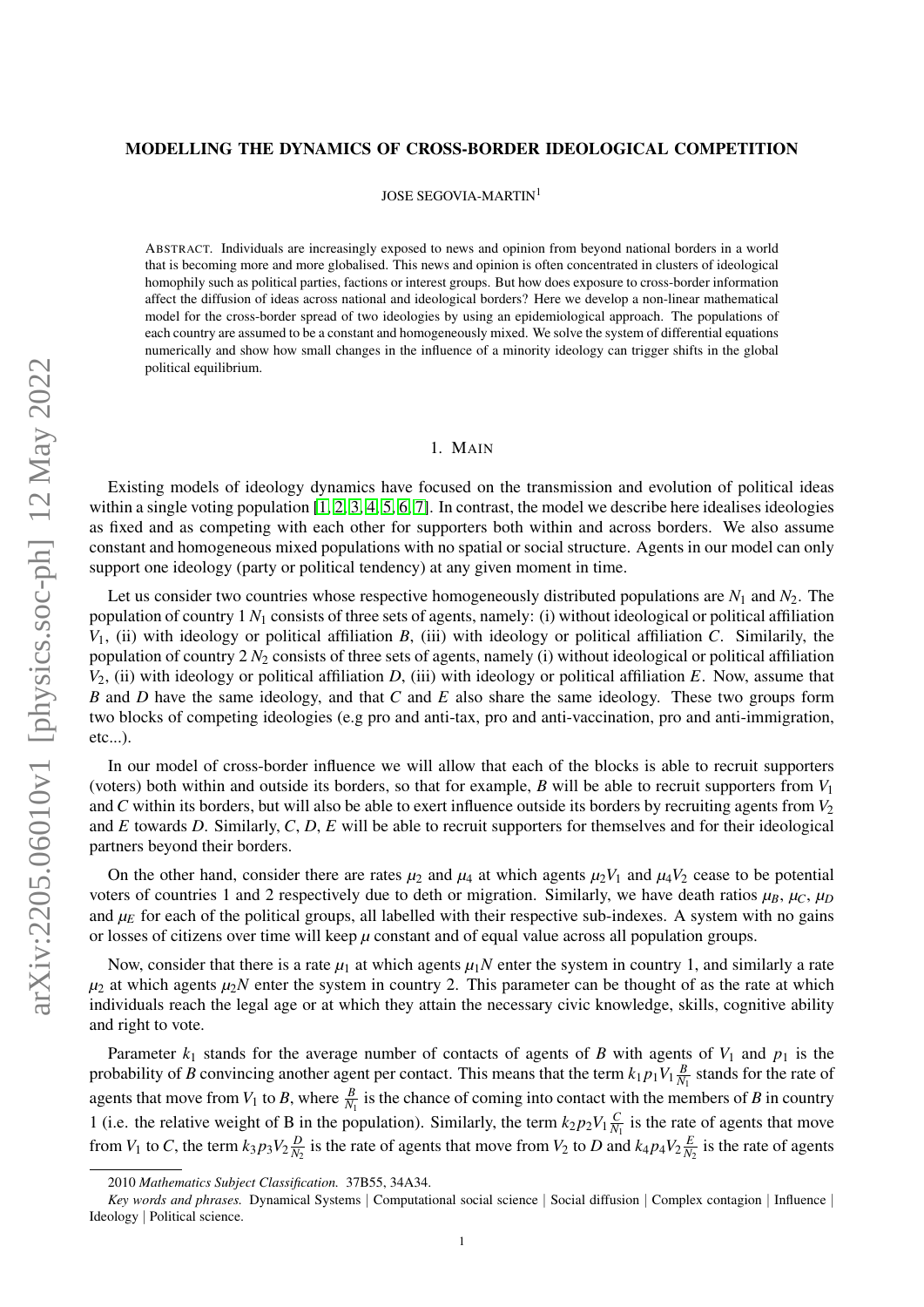that move from  $V_2$  to *E*. Also, agents of  $V_1$  may decide to join *B*, not because of *B* 's direct influence, but as a consequence of a foreign influence of the same nature as  $B$ , in our case  $D$ . The transfer of agents from  $V_1$  to *B* due to the influence of *D* occurs at rate  $(1 - k_1 p_1) k_3 p_3 V_1 \frac{D}{N_1}$  $\frac{D}{N_2}$ . Likewise, *E* can capture agents from *V*<sub>1</sub> to *C* at rate  $(1 - k_2 p_2) k_4 p_4 V_1 \frac{E}{N}$  $\frac{E}{N_2}$ . In country 2, we have the same mechanism reversed for *D* and *E*.

But ideological or political affiliation can fade over time. In the model this loss can be described by a leakage of agents from the *B* category back to  $V_1$  at rate  $\gamma_1 B$ , and from *C* to  $V_1$  at rate  $\gamma_2 C$ . In country 2, we have the same, there is a leakage of agents from *D* to  $V_2$  at rate  $\gamma_3 D$  and from *E* to  $V_2$  at rate  $\gamma_4 E$ .

Finally, let  $\phi_1$  and  $\phi_2$  be the per capita recruitment capacity of *B* from *C* and of *C* from *B* respectively. Similarily, φ<sup>3</sup> and φ<sup>4</sup> are the per capita recruitment capacity of *D* from *E* and of *E* from *D* respectively. Therefore, agents of *C* decide to go to *B* due to *B*'s influence at rate  $\phi_1 C \frac{B}{N}$  $\frac{B}{N_1}$  and due to *D*'s influence at rate  $(1 - \phi_1)\phi_3 C \frac{D}{N_2}$  $\frac{D}{N_2}$ , while agents of *B* decide to go to *C* due to *C*'s influence at rate  $\phi_2 B \frac{C}{N}$  $\frac{C}{N_1}$  and due to *E*'s influence at rate  $(1 - \phi_2)\phi_4 B \frac{E}{N}$  $\frac{E}{N_2}$ . Likewise, in country 2 agents of *E* move to *D* due to *D*'s influence at rate φ<sub>3</sub>*E*  $\frac{D}{N_2}$  $\frac{D}{N_2}$  and due to *B*'s influence at rate  $(1 - \phi_3)\phi_1 E \frac{B}{N}$  $\frac{B}{N_1}$ , while agents of *D* decide to go to *E* due to *E*'s influence at rate  $\phi_4 D \frac{E}{N_1}$ *N*2 and due to *C*'s influence at rate  $(1 - \phi_4)\phi_2 D \frac{C}{N}$  $\frac{C}{N_1}$ .

In accordance with the parameters, terms and assumptions described above, the governing differential equations of the model can be written as follows  $\frac{1}{1}$  $\frac{1}{1}$  $\frac{1}{1}$ :

$$
\begin{cases}\n\frac{dV_1}{dt} = \mu_1 N_1 - k_1 p_1 V_1 \frac{B}{N_1} - (1 - k_1 p_1) k_3 p_3 V_1 \frac{D}{N_2} - k_2 p_2 V_1 \frac{C}{N_1} - (1 - k_2 p_2) k_4 p_4 V_1 \frac{E}{N_2} - \mu_2 V_1 + \gamma_1 B + \gamma_2 C \\
\frac{dB}{dt} = k_1 p_1 V_1 \frac{B}{N_1} + (1 - k_1 p_1) k_3 p_3 V_1 \frac{D}{N_2} - \phi_2 B \frac{C}{N_1} - (1 - \phi_2) \phi_4 B \frac{E}{N_2} + \phi_1 C \frac{B}{N_1} + (1 - \phi_1) \phi_3 C \frac{D}{N_2} - \mu_B B - \gamma_1 B \\
\frac{dC}{dt} = k_2 p_2 V_1 \frac{C}{N_1} + (1 - k_2 p_2) k_4 p_4 V_1 \frac{E}{N_2} - \phi_1 C \frac{B}{N_1} - (1 - \phi_1) \phi_3 C \frac{D}{N_2} + \phi_2 B \frac{C}{N_1} + (1 - \phi_2) \phi_4 B \frac{E}{N_2} - \mu_C C - \gamma_2 C \\
\frac{dV_2}{dt} = \mu_3 N_2 - k_3 p_3 V_2 \frac{D}{N_2} - (1 - k_3 p_3) k_1 p_1 V_2 \frac{B}{N_1} - k_4 p_4 V_2 \frac{E}{N_2} - (1 - k_4 p_4) k_2 p_2 V_2 \frac{C}{N_1} - \mu_4 V_2 + \gamma_3 D + \gamma_4 E \\
\frac{dD}{dt} = k_3 p_3 V_2 \frac{D}{N_2} + (1 - k_3 p_3) k_1 p_1 V_2 \frac{B}{N_1} - \phi_4 D \frac{E}{N_2} - (1 - \phi_4) \phi_2 D \frac{C}{N_1} + \phi_3 E \frac{D}{N_2} + (1 - \phi_3) \phi_1 E \frac{B}{N_1} - \mu_D D - \gamma_3 D \\
\frac{dE}{dt} = k_4 p_4 V_2 \frac{E}{N_2} + (1 - k_4 p_4) k_2 p_2 V_2 \frac{C}{N
$$

where  $N_1 = V_1 + B + C$  being  $V_1(0) > 0, B(0) \ge 0, C(0) \ge 0$  and  $N_2 = V_2 + D + E$  being  $V_2(0) > 0, D(0) \ge 0$  $0, E(0) \ge 0$ . Adding the equations we see that  $dN_1/dt = 0$  and  $dN_2/dt = 0$ .

Given that  $k_1$  stands for the average number of contacts of members of *B* with members of  $V_1$  per unit time, and that  $p_1$  is the probability of *B* convincing another agent per contact, then we have that the per capita recruitment rate of *B* from *V*<sub>1</sub> is  $β_1 = p_1k_1$ . The same applies to the rest of the equations, where:  $β_2 = p_2k_2$ ,  $\beta_3 = p_3k_3$ ,  $\beta_4 = p_4k_4$ . Therefore, the model can be reduced to the following system:

$$
\begin{cases}\n\frac{dV_1}{dt} = \mu_1 N_1 - \beta_1 V_1 \frac{B}{N_1} - (1 - \beta_1) \beta_3 V_1 \frac{D}{N_2} - \beta_2 V_1 \frac{C}{N_1} - (1 - \beta_2) \beta_4 V_1 \frac{E}{N_2} - \mu_2 V_1 + \gamma_1 B + \gamma_2 C \\
\frac{dB}{dt} = \beta_1 V_1 \frac{B}{N_1} + (1 - \beta_1) \beta_3 V_1 \frac{D}{N_2} - \phi_2 B \frac{C}{N_1} - (1 - \phi_2) \phi_4 B \frac{E}{N_2} + \phi_1 C \frac{B}{N_1} + (1 - \phi_1) \phi_3 C \frac{D}{N_2} - \mu_B B - \gamma_1 B \\
\frac{dC}{dt} = \beta_2 V_1 \frac{C}{N_1} + (1 - \beta_2) \beta_4 V_1 \frac{E}{N_2} - \phi_1 C \frac{B}{N_1} - (1 - \phi_1) \phi_3 C \frac{D}{N_2} + \phi_2 B \frac{C}{N_1} + (1 - \phi_2) \phi_4 B \frac{E}{N_2} - \mu_C C - \gamma_2 C \\
\frac{dV_2}{dt} = \mu_3 N_2 - \beta_3 V_2 \frac{D}{N_2} - (1 - \beta_3) \beta_1 V_2 \frac{B}{N_1} - \beta_4 V_2 \frac{E}{N_2} - (1 - \beta_4) \beta_2 V_2 \frac{C}{N_1} - \mu_4 V_2 + \gamma_3 D + \gamma_4 E \\
\frac{dD}{dt} = \beta_3 V_2 \frac{D}{N_2} + (1 - \beta_3) \beta_1 V_2 \frac{B}{N_1} - \phi_4 D \frac{E}{N_2} - (1 - \phi_4) \phi_2 D \frac{C}{N_1} + \phi_3 E \frac{D}{N_2} + (1 - \phi_3) \phi_1 E \frac{B}{N_1} - \mu_D D - \gamma_3 D \\
\frac{dE}{dt} = \beta_4 V_2 \frac{E}{N_2} + (1 - \beta_4) \beta_2 V_2 \frac{C}{N_1} - \phi_3 E \frac{D}{N_2} - (1 - \phi_3) \phi_1 E \frac{B}{N_1} + \phi_4 D \
$$

Now, because the transfer of agents between *B* and *C* due to their influence within the country results in a net amount of exchange, it follows that  $\phi_2 - \phi_1 = \phi_{w1}$ . The same for *D* and *E*, where we have:  $\phi_4 - \phi_3 =$ φ*w*2. Following the same reasoning, we also observe that there is a net transfer of agents due to cross-border influence, therefore  $(1-\phi_2)\phi_4 - (1-\phi_1)\phi_3 = \phi_{b1}$  and  $(1-\phi_4)\phi_2 - (1-\phi_3)\phi_1 = \phi_{b2}$ . After this reduction, our system can be written as follows:

<span id="page-1-0"></span> ${}^{1}N_{1}$ ,  $V_{1}$ ,  $B$ ,  $C$ ,  $N_{2}$ ,  $V_{2}$ ,  $D$ ,  $E$  are all dependent on time. For brevity of notation, the time dependencies of  $N_1(t), V_1(t), B(t), C(t), N_2(t), V_2(t), D(t), E(t)$  are not made explicit in the equations throughout the paper.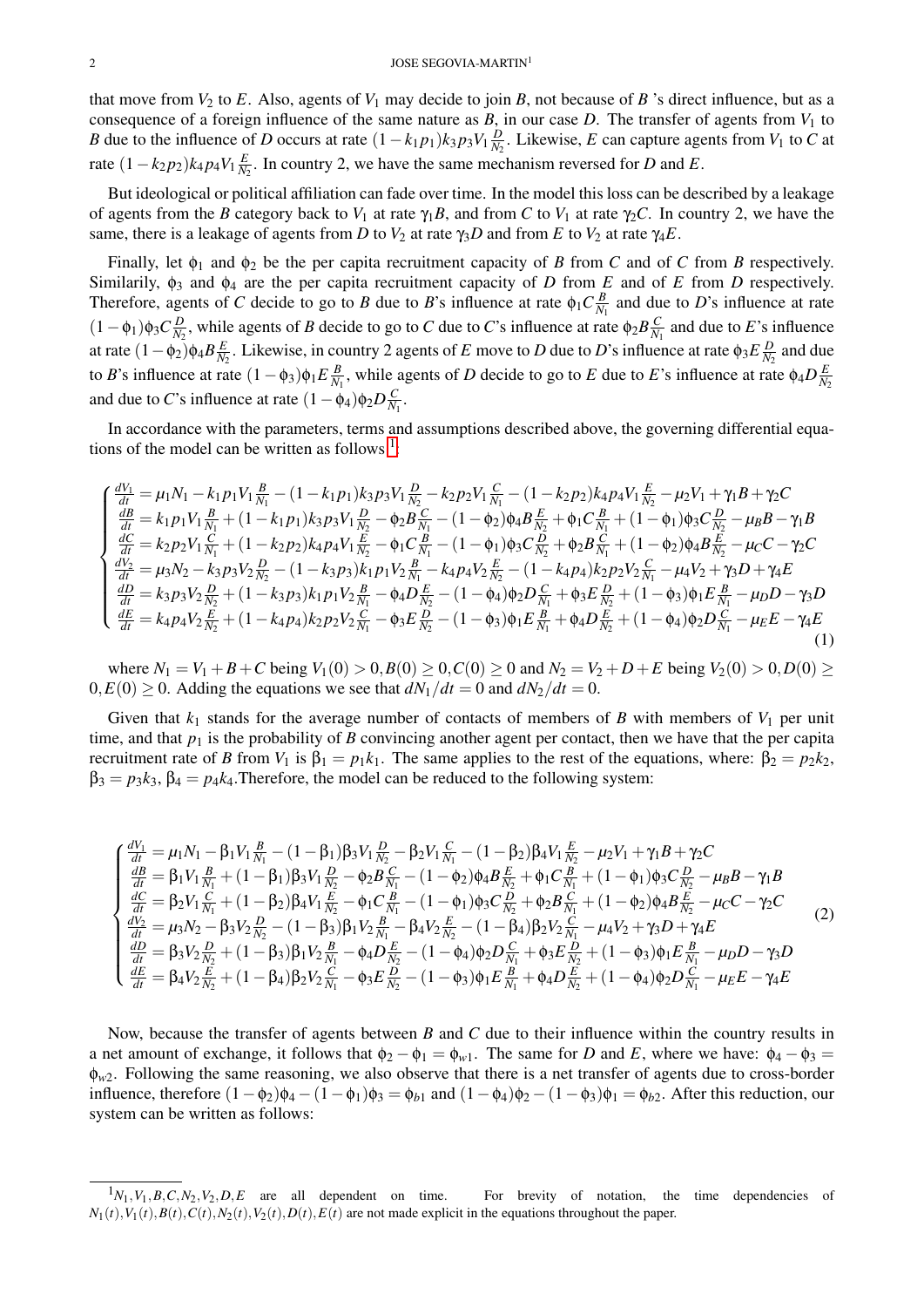$$
\begin{cases}\n\frac{dV_1}{dt} = \mu_1 N_1 - \beta_1 V_1 \frac{B}{N_1} - (1 - \beta_1) \beta_3 V_1 \frac{D}{N_2} - \beta_2 V_1 \frac{C}{N_1} - (1 - \beta_2) \beta_4 V_1 \frac{E}{N_2} - \mu_2 V_1 + \gamma_1 B + \gamma_2 C \\
\frac{dB}{dt} = \beta_1 V_1 \frac{B}{N_1} + (1 - \beta_1) \beta_3 V_1 \frac{D}{N_2} - \phi_{w1} B \frac{C}{N_1} - \phi_{b1} B \frac{E}{N_2} - \mu_B B - \gamma_1 B \\
\frac{dC}{dt} = \beta_2 V_1 \frac{C}{N_1} + (1 - \beta_2) \beta_4 V_1 \frac{E}{N_2} + \phi_{w1} B \frac{C}{N_1} + \phi_{b1} B \frac{E}{N_2} - \mu_C C - \gamma_2 C \\
\frac{dV_2}{dt} = \mu_3 N_2 - \beta_3 V_2 \frac{D}{N_2} - (1 - \beta_3) \beta_1 V_2 \frac{B}{N_1} - \beta_4 V_2 \frac{E}{N_2} - (1 - \beta_4) \beta_2 V_2 \frac{C}{N_1} - \mu_4 V_2 + \gamma_3 D + \gamma_4 E \\
\frac{dD}{dt} = \beta_3 V_2 \frac{D}{N_2} + (1 - \beta_3) \beta_1 V_2 \frac{B}{N_1} - \phi_{w2} D \frac{E}{N_2} - \phi_{b2} D \frac{C}{N_1} - \mu_D D - \gamma_3 D \\
\frac{dE}{dt} = \beta_4 V_2 \frac{E}{N_2} + (1 - \beta_4) \beta_2 V_2 \frac{C}{N_1} + \phi_{w2} D \frac{E}{N_2} + \phi_{b2} D \frac{C}{N_1} - \mu_E E - \gamma_4 E\n\end{cases} (3)
$$

And so after division we obtain the following differential equations:

$$
\begin{cases}\n\frac{dv_1}{dt} = \mu_1 - \beta_1 v_1 b - (1 - \beta_1) \beta_3 v_1 d - \beta_2 v_1 c - (1 - \beta_2) \beta_4 v_1 e - \mu_2 v_1 + \gamma_1 b + \gamma_2 c \\
\frac{db}{dt} = \beta_1 v_1 b + (1 - \beta_1) \beta_3 v_1 d - \phi_{w1} b c - \phi_{b1} b e - \mu_B b - \gamma_1 b \\
\frac{dc}{dt} = \beta_2 v_1 c + (1 - \beta_2) \beta_4 v_1 e + \phi_{w1} b c + \phi_{b1} b e - \mu_C c - \gamma_2 c \\
\frac{dv_2}{dt} = \mu_3 - \beta_3 v_2 d - (1 - \beta_3) \beta_1 v_2 b - \beta_4 v_2 e - (1 - \beta_4) \beta_2 v_2 c - \mu_4 v_2 + \gamma_3 d + \gamma_4 e \\
\frac{dd}{dt} = \beta_3 v_2 d + (1 - \beta_3) \beta_1 v_2 b - \phi_{w2} d e - \phi_{b2} d c - \mu_D d - \gamma_3 d \\
\frac{de}{dt} = \beta_4 v_2 e + (1 - \beta_4) \beta_2 v_2 c + \phi_{w2} d e + \phi_{b2} d c - \mu_E e - \gamma_4 e\n\end{cases}
$$
\n(4)

Now, let us denote the equilibrium of the above system as  $(v_1^*, b^*, c^*, v_2^*, d^*, e^*)$  and therefore  $v_1^* = V_1^* / N_1$ ,  $b^*$  $B^* / N_1$ ,  $c^* = C^* / N_1$ ,  $v_2^* = V_2^* / N_2$ ,  $d^* = D^* / N_2$ ,  $e^* = E^* / N_2$ , where  $(V_1^*, B^*, C^*, \bar{V}_2^*, D^*, E^*)$  represents the equilibrium of the unreduced system. Since the population of agents in each country remains constant as given by  $N_1 =$  $V_1 + B + C$  and  $N_2 = V_2 + D + E$ , we deduce  $v_1 + b + c = 1$  and  $v_2 + d + e = 1$  for the reduced system. Using this fact, the reduced model system will be given by the following four differential equations:

$$
\begin{cases}\n\frac{db}{dt} = \beta_1(1 - b - c)b + (1 - \beta_1)\beta_3(1 - b - c)d - \phi_{w1}bc - \phi_{b1}be - \mu_Bb - \gamma_1b \\
\frac{dc}{dt} = \beta_2(1 - b - c)c + (1 - \beta_2)\beta_4(1 - b - c)e + \phi_{w1}bc + \phi_{b1}be - \mu_Cc - \gamma_2c \\
\frac{dd}{dt} = \beta_3(1 - d - e)d + (1 - \beta_3)\beta_1(1 - d - e)b - \phi_{w2}de - \phi_{b2}dc - \mu_Dd - \gamma_3d \\
\frac{de}{dt} = \beta_4(1 - d - e)e + (1 - \beta_4)\beta_2(1 - d - e)c + \phi_{w2}de + \phi_{b2}dc - \mu_Ee - \gamma_4e\n\end{cases}
$$
\n(5)

We conducted numerical simulations assuming constant  $\mu$  = 0.017 and constant  $\gamma$ =0.01. We assume that the average individual acquires the right to vote at the age of 18 and spends about 60 years of his or her life with an active political life, i.e.  $\mu=1/60$ . We systematically manipulated parameters *k* (average number of contacts per time per capita of a given party), parameters *p* (capacity to convince of a given party) and φ (per capita recruitment of a given party). Following the logic of previous models, we keep recruitment capacity parameters β and φ at realistically low values (0 to 0.1). For example, 1/25 = 0.04 means that 25 members of a political party are able to recruit 1 voter in a year.

Our simulations show various equilibria, some with co-dominance of ideologies (Fig. [1](#page-3-0) I & II), and others with dominance of one ideology (Fig.  $1 \text{ III} \& \text{IV}$ ). Interestingly, in some areas of the parameter space, a small change in the recruiting capacity of one of the parties can produce a total reversal of the balance of power. This butterfly effect is illustrated by the comparison of scenarios V and VI in Fig. [1,](#page-3-0) which makes it clear that the system suffers from deterministic chaos. An increase as small as 0.005 in the initial recruitment capacity of the minority party *D* from *E* in country *N*<sup>2</sup> triggers a global ideological shift, revealing a high sensitivity of the system to initial conditions. According to our model, these seemingly imperceptible shifts in influence around the tipping point can consummate short-term political changes (within a few decades) and extinctions of once-dominant ideologies within a few hundred years.

Our model simulates a closed system with two hypothetical countries where political parties can exert influence within and across borders. In the real world this idealised situation does not exist. However, our model can inform how ideologies compete across national boundaries in an increasingly globalised world. For example, pro- and anti-democratic attitudes or pro- and anti-authoritarian views seem to behave as competing ideological blocks beyond national borders [\[8\]](#page-4-7). And today, more than ever before, the internet and social media have intensified this cross-border competition of ideologies on a global level.

One take-home message that emerges from our model is that small changes in the influence of an ideology, a party or a minority opinion can trigger substantial political change in the medium to long term. Think, as an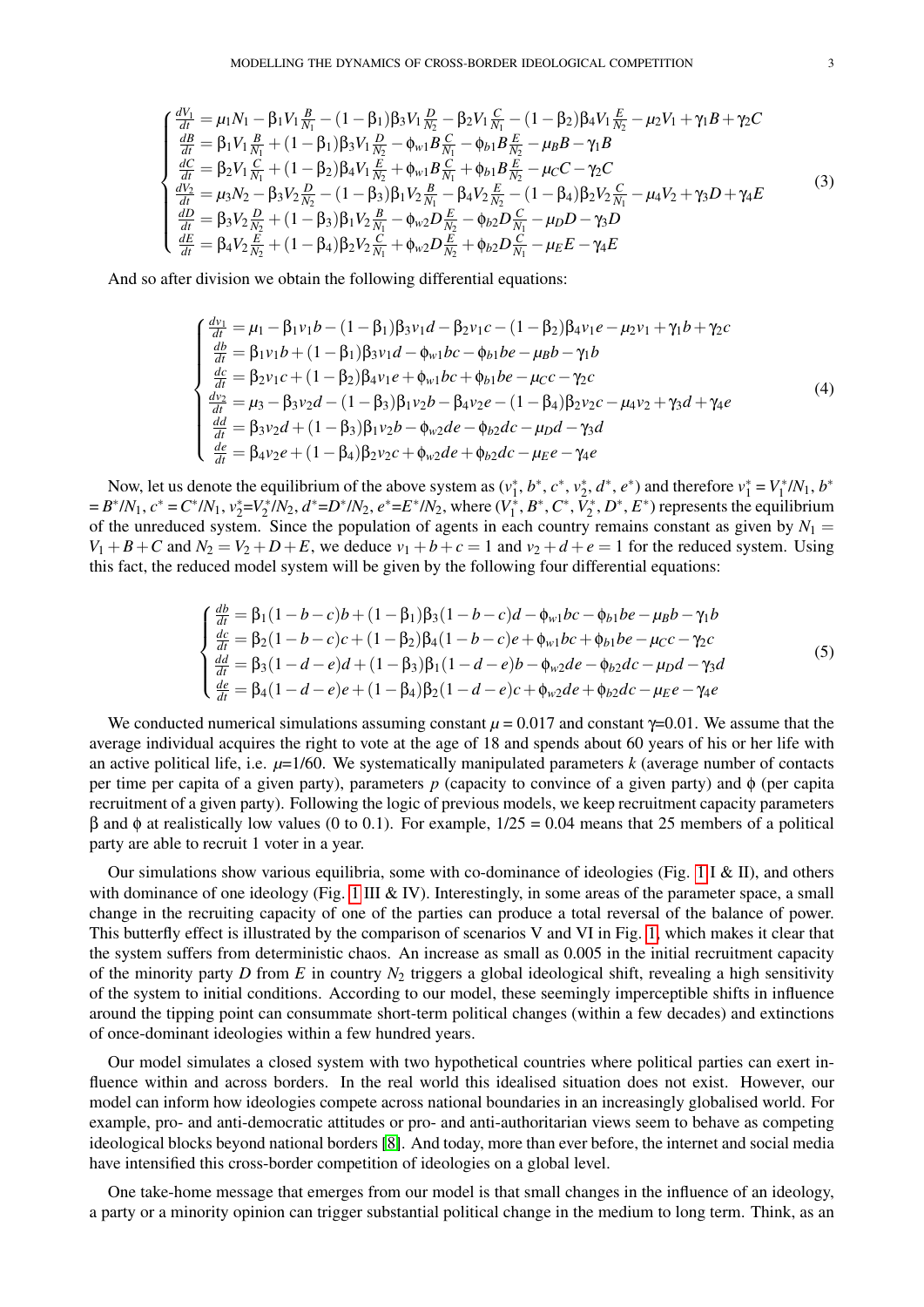

<span id="page-3-0"></span>FIGURE 1. Number of agents supporting each ideological bloc over time. I: Simulations for same initial population size  $(V_1 = B = C = V_2 = D = E)$  and same influence, with parameters  $k = 0.5$ ,  $p = 0.1$ ,  $\phi = 0.02$ . II: Simulations for different initial population size  $(V_1/2 = B/2 =$  $C/2 = V_2 = D = E$ ) and same influence, with parameters  $k = 0.5$ ,  $p = 0.1$ ,  $\phi = 0.02$ . III: Simulations for same initial population size  $(V_1 = B = C = V_2 = D = E)$  and different influence, with  $k_1 = 0.4$  and parameters  $k = 0.5$ ,  $p = 0.1$ ,  $\phi = 0.02$ . IV: Simulations for different initial population size  $(V_1/2 = B/2 = C/2 = V_2 = D = E)$  and different influence, with  $k_1 = 0.4$  and parameters  $k = 0.5$ ,  $p = 0.1$ ,  $\phi = 0.02$ . V and VI: Simulations for different initial population size  $(V_1/2 = B/2 = C/2 = V_2 = D = E)$  and different influence, with  $k_1 = 0.6$ ,  $k_2 = 0.4$ ,  $k_3 = 0.6$ ,  $k_4 = 0.6$ ,  $p_1 = 0.2$ ,  $p_2 = 0.1$ ,  $p_3 = 0.1$ ,  $p_4 = 0.2$ ,  $\phi_1 = 0.01$ ,  $\phi_2 = 0.03$ ,  $\phi_4 = 0.01$ . With these parameters, there is an inflection point around  $\phi_3$ =0.0267 whose values above and below determine the domains of the success function of one or the other competing ideology.

analogy, of the historical struggles for women's or ethnic minority rights and how many once minority ideas of equality and freedom have gradually percolated through society. But consider also the ease with which almost extinct totalitarian ideas are reborn and spread beyond national borders at certain historical moments.

So what can we learn from our model of political influence? The example we have illustrated here shows that small acts promoting a minority idea can trigger aggregate processes that eventually culminate in ideological change at the global level.

Our model works with spatially unstructured populations, but we know from previous studies that homogeneously and heterogeneously mixed populations can have different effects on the transmission of social